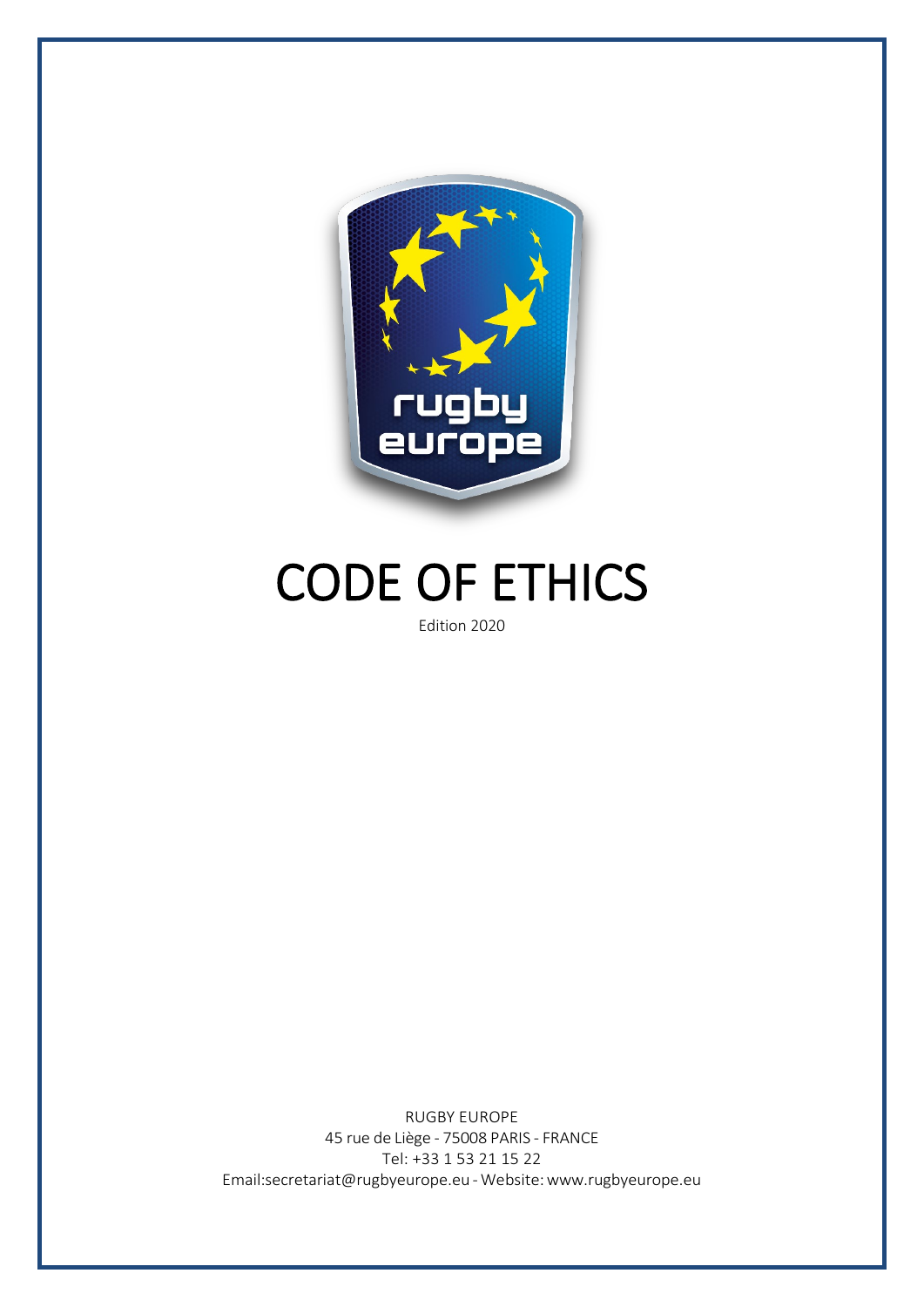

# CODE OF ETHICS

We all have a responsibility, both on and off the field, to promote high standards of behavior in the Game, as well as uphold the values, spirit and image of Rugby Europe. In line with our strategic vision, our purpose is to ensure more people engage with rugby, as often as possible, with more enjoyment and more success. Our strategic vision is to encourage Member Unions Players and Officials to be true to rugby's values and provide role model leadership. Therefore, the following Code reflects and defines the most important core values for behavior and conduct within Rugby Europe and its affiliates. The conduct of Applicable Persons bound by this Code shall reflect their support of the principles of integrity and ethics and their efforts to refrain from anything that could be harmful to these aims and objectives.

#### Definitions

The following words and phrases used in this Code of Ethics shall have the meanings specified in the Bylaws, and/or the following meaning:

Applicable Persons means Rugby Europe Officials, Member Unions Officials and Staff, Rugby Europe Staff, Member Unions Teams, Match Officials as described in the definition section.

Bylaws means the Bylaws of Rugby Europe in effect from time to time as adopted by the General Meeting of Rugby Europe and approved by World Rugby.

Code means this Code of Ethics and includes all Rules and Regulations referred to in it.

Competition Rules means the rules of Rugby Europe Competitions, including the respect of the Laws of Game edicted by World Rugby from time to time.

The Disciplinary Committee means Rugby Europe Disciplinary Committee.

Disciplinary Panel must be understood as the disciplinary body judging a Disciplinary Case. For first instance, it will be called The Disciplinary Panel but for an appeal procedure (second instance), the appointed Disciplinary Panel will be called Appeal Panel.

Disciplinary Regulations means the Rugby Europe Disciplinary Regulations.

Fair Play means much more than playing within the rules. Fair Play is a positive concept. It incorporates the concepts of friendship, respect for others and always playing within the right spirit. Fair play is defined as a way of thinking, not just a way of behaving. It incorporates issues concerned with the elimination of cheating, gamesmanship, doping, violence (both physical and verbal), the sexual harassment and abuse of children, young people, men and women, exploitation, unequal opportunities, excessive commercialization and corruption.

Game means rugby football played in accordance with the Laws of the Game edited by World Rugby from time to time.

Match Officials means any person or entity who is involved in Rugby Europe Competitions, including but not limited to: Referees, Assistant Referees, Match Commissioners, Citing Commissioners, Television Match Officials, Tournament Directors, Performance Reviewers.

Member(s) means the Unions elected to membership of Rugby Europe in accordance with its Bylaws from time to time in force. Unless otherwise stated Members means associate Members and full Members.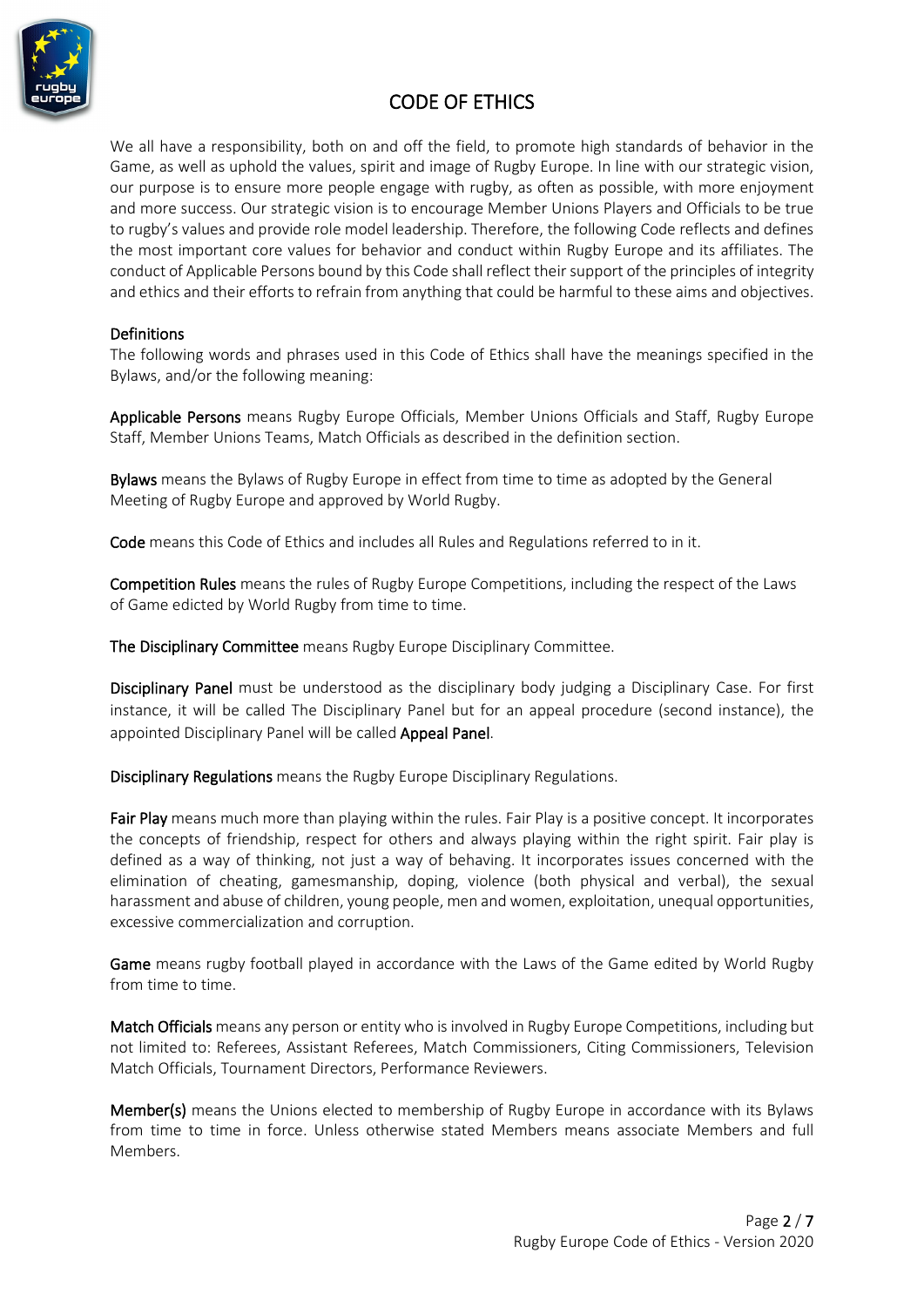

Member Unions Officials and Staff means, any person who is elected or appointed to a position in which they represent a Member Union, including but not limited to: The President, Board of Directors members, Delegates attending Rugby Europe General Meetings, candidates from Member Unions for a Rugby Europe position (Rugby Europe President, Member of Rugby Europe Board of Directors, Rugby Europe Committees or Sub Committees Chairpersons or members), employees of Member Unions.

Member Unions Teams means any player who is entered for or competing in, or has competed in, any Rugby Europe Competition, coach, trainer, manager, team staff, team official, medical or para-medical personnel, any other person working with, treating or assisting the Teams and Players participating in, or preparing for, Rugby Europe Competitions.

Person means a Player, trainer, referee, assistant referee or referee adviser, television match official, coach, selector, medical officer, physiotherapist; or any other individual or organization who is or has been at any time involved in the organization, administration or promotion of The Game; or any supporter or spectator of The Game.

**Rugby Europe Officials** means, any person who is elected or appointed to a position in which they represent Rugby Europe including but not limited to: The President, Board of Directors members, Committees Chairpersons and members, Sub-Committees Chairpersons and members, Disciplinary Committee Chairperson and members, Judicial Officers that are appointed when required to sit on a Disciplinary Panel or Appeal Panel, other working groups members unless specifically provided otherwise in the Bylaws and Regulation;

Rugby Europe Staff means any person who is employed by Rugby Europe or acting on behalf of Rugby Europe including employees and persons hired to work as consultants.

World Rugby means the association of Member Unions and/or Member Associations, in membership of World Rugby in accordance with the By-Laws, formerly known as International Rugby Board.

Note: terms referring to natural persons are applicable to both genders. Any term in the singular applies to the plural and vice versa.

# 1. ENTERING INTO FORCE AND STATUS OF THIS CODE

1.1. The Members of Rugby Europe gathered on December 4<sup>th</sup>, 2020 have adopted this Code of Ethics (The Code), which takes effect from  $1<sup>st</sup>$  of January 2021, to help ensure that Rugby Europe is governed ethically and in accordance with the highest standards of honesty and integrity. The Code is based on the suggested components for Codes of Ethics published by the Association of Summer Olympic International Federations (A.S.O.I.F.) and best practice in sporting governance and ethics and may be amended by the Board of Directors from time to time.

1.2. This Code (including all Rules and Regulations referred to in it) shall be governed by and interpreted in accordance with French Law.

# 2. SCOPE OF APPLICATION

2.1. This Code applies to the following persons and entities (Applicable Persons) who are, or are seeking to become:

- a) Rugby Europe Officials;
- b) Member Unions Officials & Staff. For the avoidance of doubt this code shall apply to Member Unions Officials limited to their relations or dealings with Rugby Europe;
- c) Persons and entities bidding to host, or hosting, Rugby Europe Competitions;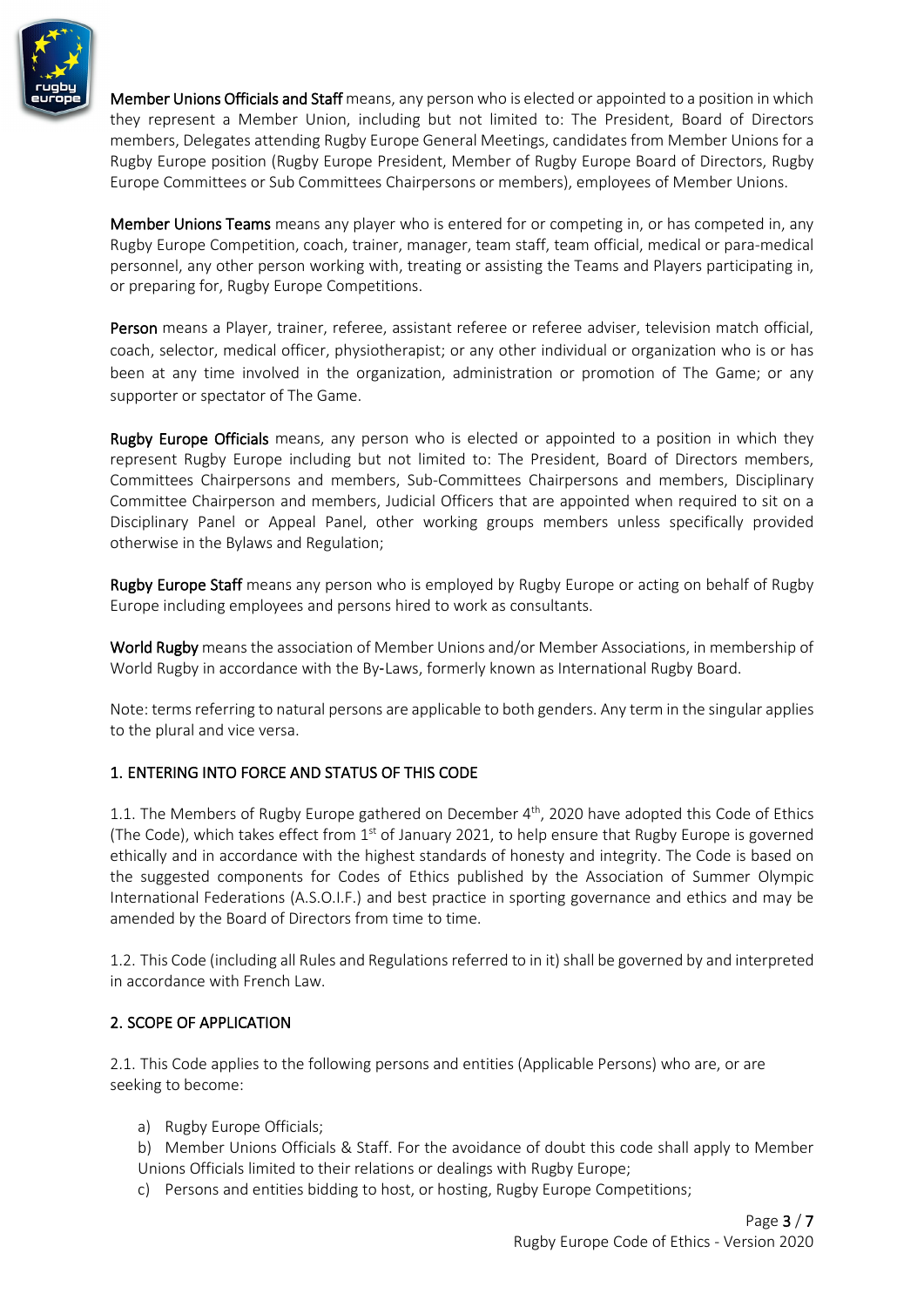

- d) Member Unions Teams;
- e) Match Officials;
- f) Rugby Europe Staff;
- g) Such other persons who agree in writing to be bound by this Code.

2.2. All Applicable Persons listed above will be deemed to have agreed:

a) that it is their personal responsibility to familiarize themselves with all of the requirements of this Code, including what conduct constitutes a violation of the Code;

b) to submit to the exclusive jurisdiction of the Disciplinary Committee to hear and determine charges brought pursuant to the Code;

c) not to bring any proceedings in any court or other forum that are inconsistent with the foregoing submission to the jurisdiction of the Disciplinary Committee.

## 3. BREACH OF CODE

As a general rule, any breach of the Code may be established whether it was committed deliberately or negligently, whether or not the breach constitutes an act or an attempted act, and whether the parties acted as participant, accomplice or instigator.

# 4. STATUTE OF LIMITATIONS

The investigation of breaches of the provisions of the Code may no longer be initiated after a period of 10 years. Provided that the investigation is initiated in a timely manner, the Disciplinary Panel shall be entitled to complete pending cases and render decisions.

## 5. TRANSITIONAL PROVISIONS

#### Violations of the Code

5.1. Any complaint or information concerning an alleged violation of this Code where the violation is alleged to have occurred on or after January  $1<sup>st</sup>$ , 2021 shall be reported to the Disciplinary Committee, in accordance with this Code, Rugby Europe Bylaws and Regulations and Rugby Europe Disciplinary Regulations (including the Reporting, Investigation and Hearing Process).

5.2. The Disciplinary Committee shall decide whether to investigate and prosecute any such violation, in accordance with this Code, Rugby Europe Bylaws and Regulations and Rugby Europe Disciplinary Regulations

5.3. If the Disciplinary Committee decide to prosecute any such alleged violation, it shall then appoint a Disciplinary Panel to hear and decide all alleged violations of this Code filed with it by the Disciplinary Committee in accordance with the Disciplinary Regulations.

#### Violations of the Code prior to its adoption and implementation

5.4. Any complaint or information concerning for an alleged violation of this Code where the violation is alleged to have occurred on or before Date of approval of the present Code cannot be reported to the Disciplinary Committee for an investigation procedure because the Code simply did not exist at the time of the alleged acts.

## 6. FUNDAMENTAL PRINCIPLES

Respect for the universal fundamental ethical principles is paramount, especially but not limited to:

- Respect for human dignity;
- Respect for human rights;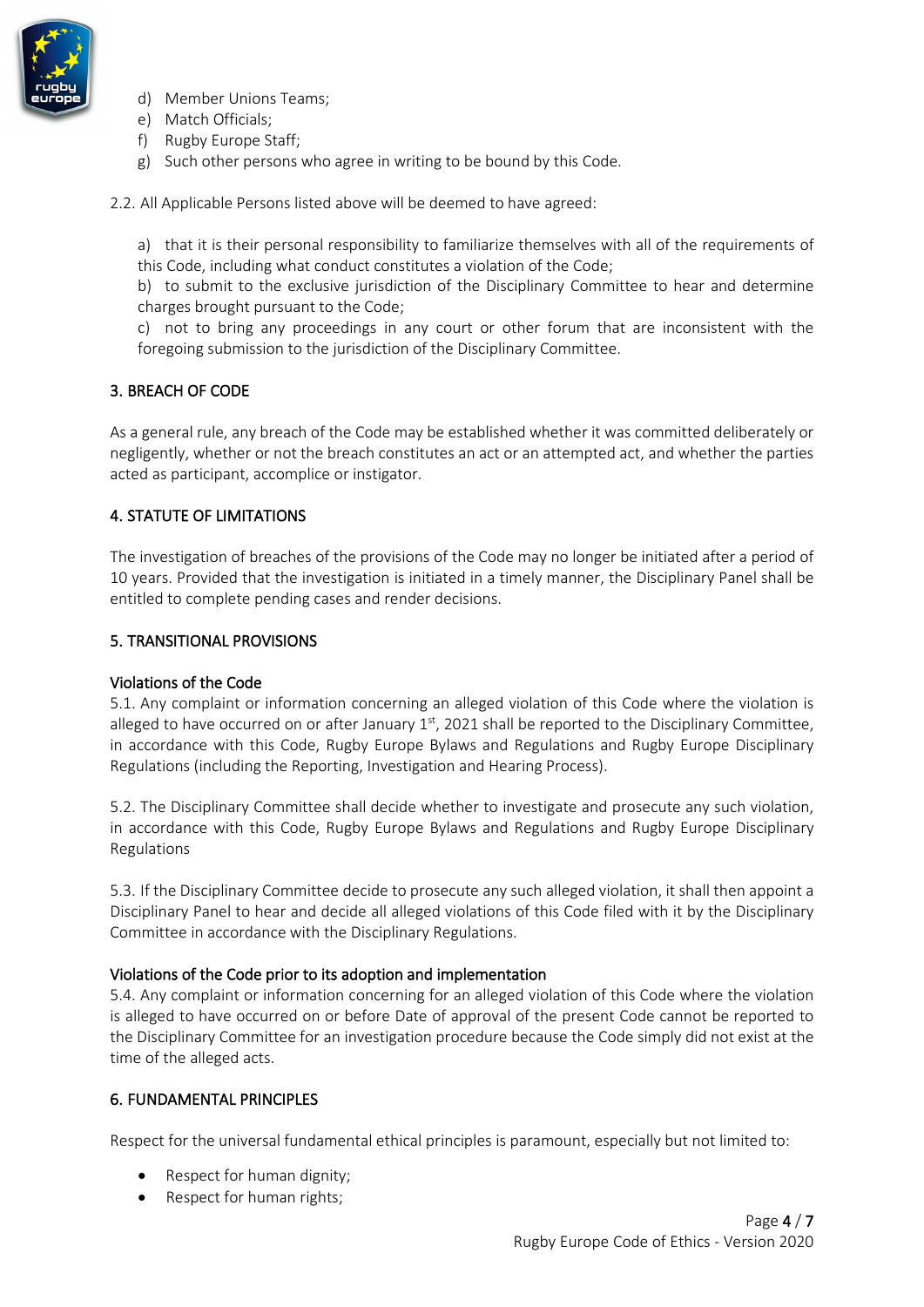

- Maintaining harmonious relations with state authorities, while respecting the principle of autonomy;
- Rejection of discrimination of any kind on whatever grounds, be it age, race, color, sex, gender identity, sexual orientation, language, religion or belief, disability, physical or mental conditions, political or other opinion, national or social origin, ethnicity, property, birth or any other status);
- Rejection of all forms of harassment and abuse, be it physical, moral, professional or sexual, and any physical or mental injuries;
- Ensuring the participants' conditions of safety, well-being and medical care favorable to their physical and mental equilibrium.

# 7. INTEGRITY OF CONDUCT

Applicable Persons bound by the Code are expected to be aware of the importance of their duties and concomitant obligations and responsibilities.

Applicable Persons bound by the Code must show commitment to an ethical attitude. When discharging their duties and responsibilities they must behave in a dignified manner and act with complete honesty, objectivity, credibility, impartiality and integrity.

Applicable Persons must act with independence. They must fulfil their duties with due care and diligence.

Applicable Persons bound by the Code must not abuse their position in any way, especially to take advantage of their position for private aims or gains.

Applicable Persons must at all times act in compliance with the Code and shall immediately report any potential breach of this Code to the Disciplinary Committee. Applicable Persons shall not publish or cause to be published in any medium (including via any social media or social networking websites or otherwise) or make any public criticism of any Member Union or any Applicable Persons or any other Person which might be defamatory, improper, threatening, abusive, indecent, insulting, offensive or that brings or has the potential to bring the Game into disrepute.

# 8. EXPECTATIONS AND STANDARDS REQUIRED WITH REGARDS TO SOCIAL MEDIA AND OTHER COMMUNICATIONS TOOLS

Applicable Persons shall promote Member Union Teams online in a reasonable and balanced way aligned with Rugby Europe values.

Applicable Persons shall not promote poor sportsmanship online.

Applicable Persons shall not incite violence on or off the field including through the use of social media. Applicable Persons shall not publish or cause to be published in any medium (including via any social media or social networking websites or otherwise) or make any public criticism of any Member Union Teams or any other Applicable Persons or any other Person which might be defamatory, improper, threatening, abusive, indecent, insulting, offensive or that brings or has the potential to bring the Game and Rugby Europe into disrepute.

Applicable Persons shall not publish or cause to be published in any medium (including via any social media or social networking websites or otherwise) criticism of the manner in which the Disciplinary Panel or the Appeal Panel handled or resolved any dispute or disciplinary matter or commercial breach or ethical breach;

Pursuant to Regulation 2.12, and subject to Regulations 2.13 to 2.16, of the Disciplinary Regulations, all oral or written representations, submissions, evidence and documents created in the course of any proceedings (to include decisions) are confidential (together Confidential Proceedings Materials). Applicable Persons shall not publish or cause to be published in any medium (including via any social media or social networking websites), any Confidential Proceedings Materials.

# 9. PROTECTION OF RUGBY EUROPE'S REPUTATION AND INTERESTS

Applicable Persons must not act, or fail to act, in a manner: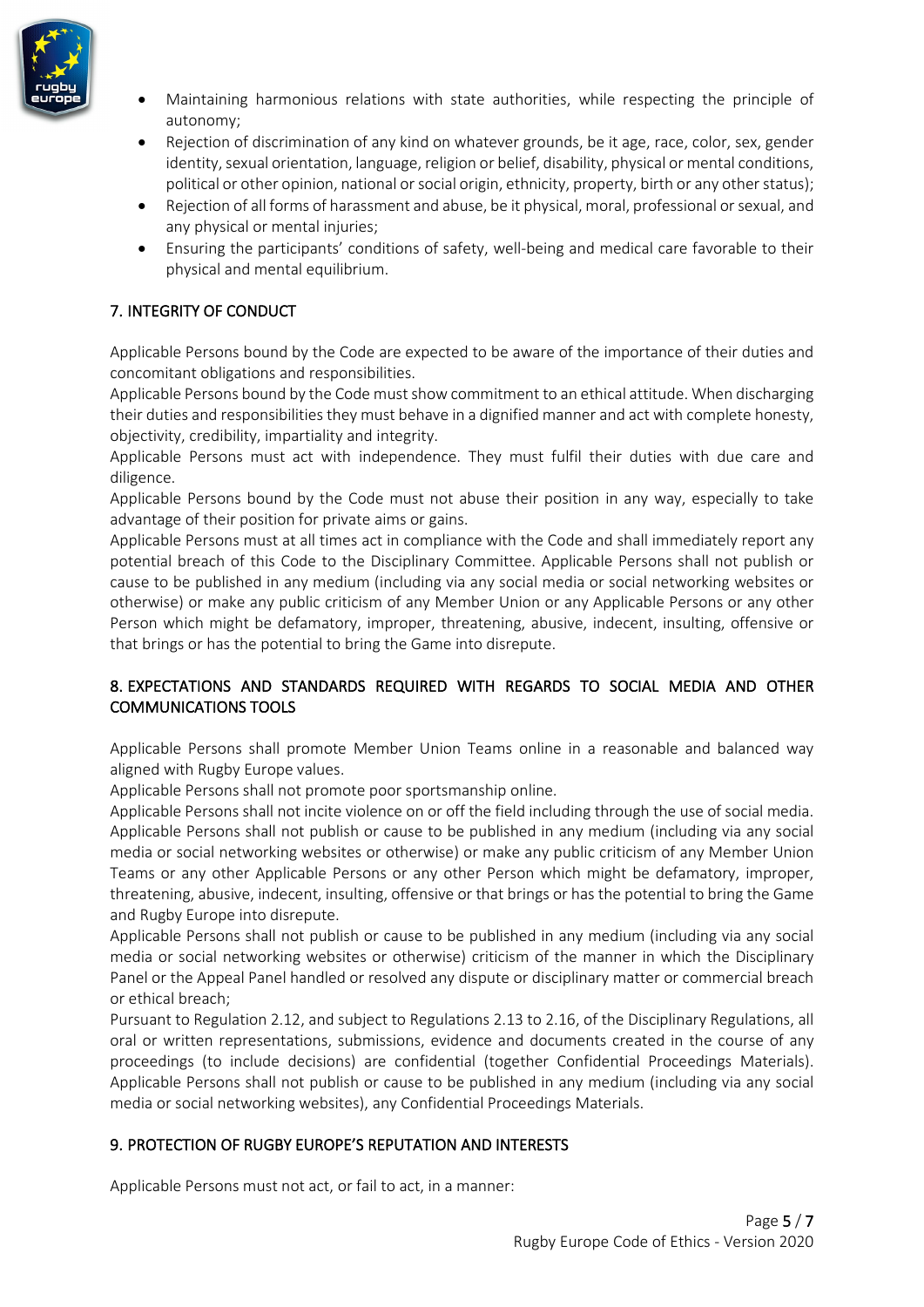

- Likely to harm the reputation of Rugby Europe (not limited to activity directly related to their Rugby Europe function);
- That could bring Rugby Europe and its bodies (General Assembly, Board of Directors, Committees and Sub Committees) into disrepute;
- Contrary to the objects of Rugby Europe; or
- To be prejudicial to, or adversely affect the interests of, Rugby Europe.

# 10. GIFTS AND HOSPITALITY

Applicable Persons must not offer or accept:

- Cash gifts;
- Any gift, hospitality or other benefit that is given secretly, not openly;
- Gift, hospitality or other benefit that creates an actual, potential or perceived conflict of interest, or that may be construed as intended to influence;
- Special privileges or services that are against morality or human dignity;
- Any other gift, hospitality or other benefit that gives the appearance of impropriety.

Applicable Persons may offer and accept:

• Tokens of consideration of nominal value in accordance with prevailing customs;

Gifts policy:

- Any gift below 200  $\epsilon$  does not need to be declared;
- Any gift between 200 € and 500 € must be declared to Rugby Europe C.E.O. and Rugby Europe C.F.O;
- Any gift over 500  $\epsilon$  must be refused.

Tickets & Hospitality policy:

- Any ticket below 200  $\epsilon$  does not need to be declared;
- Any ticket & hospitality over 200  $\epsilon$  must be declared to Rugby Europe C.E.O. and Rugby Europe C.F.O;

If in doubt about whether requirements are met, an Applicable Person should refer the matter to the Rugby Europe C.E.O. and Rugby Europe C.F.O.

When determining whether it is appropriate for an Applicable Persons to give a gift to a third party, consideration should always be given to the Key Principles and in particular, that you are not intending to give the gift with any intention of influencing the recipient's decision making process (e.g. as to whether to obtain or retain Rugby Europe's business), or to influence them in exercising their function improperly.

## 11. INTEGRITY OF COMPETITIONS

#### Applicable Persons must:

- Act to ensure integrity of sports competitions;
- Observe the World Rugby Anti-Doping Regulations;
- Observe the World Rugby Anti-Corruption and Betting Regulations;
- Act to ensure prevention of Manipulation of Competitions. Any intentional arrangement, act or omission aimed at an improper alteration of the result or the course of a Rugby Europe Competition in order to remove all or part of the unpredictable nature of the event with a view to obtaining an undue benefit for oneself or others is forbidden;
- Promote high standards of behavior;
- Not infringe the principles of fair play.